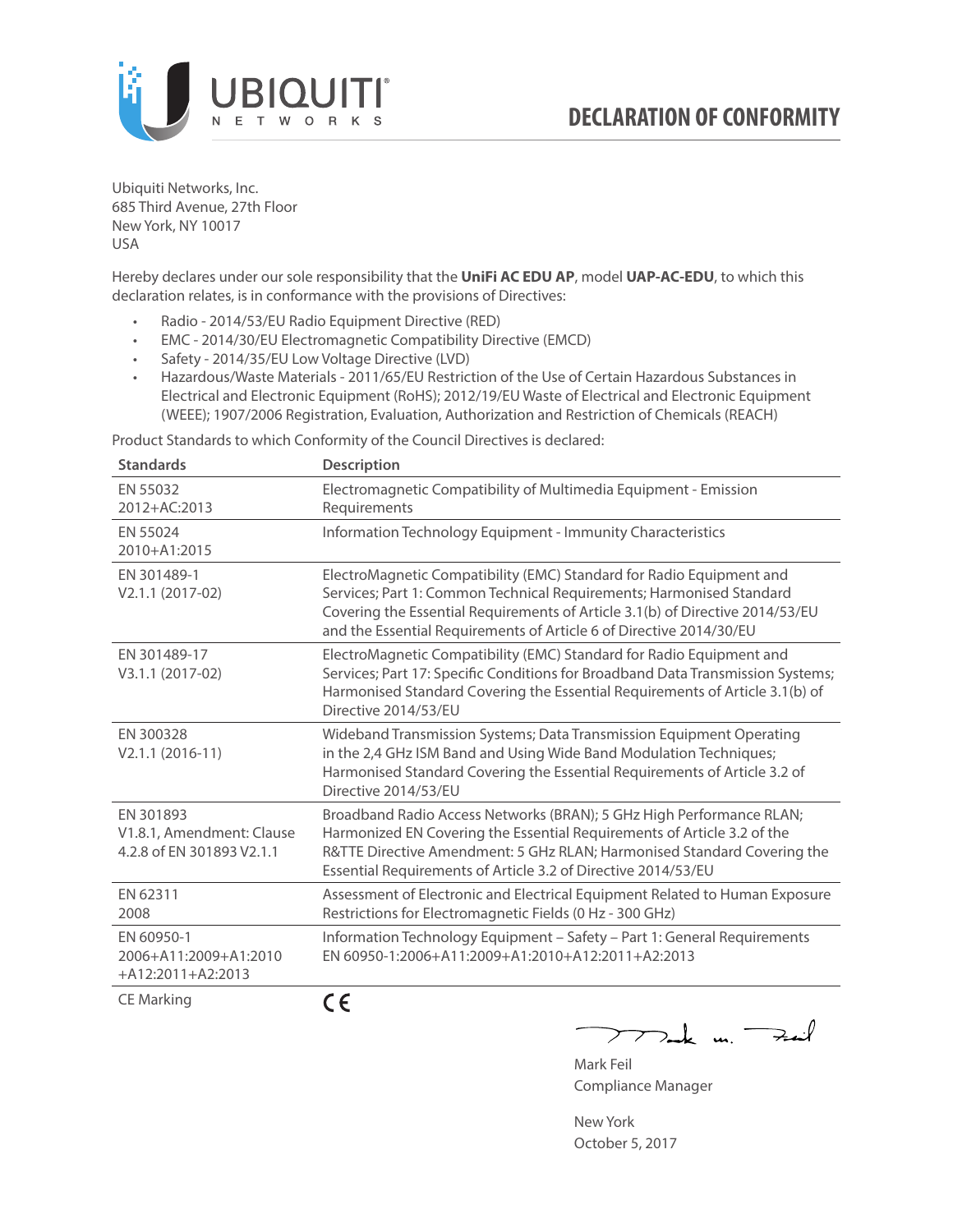

# **български** [Bulgarian]

С настоящото UBIQUITI NETWORKS декларира, че този тип радиосъоръжение UAP-AC-EDU е в съответствие с Директива 2014/53/ЕС.

# **Hrvatski** [Croatian]

UBIQUITI NETWORKS ovime izjavljuje da je radijska oprema tipa UAP-AC-EDU u skladu s Direktivom 2014/53/EU.

## **Čeština** [Czech]

Tímto UBIQUITI NETWORKS prohlašuje, že typ rádiového zařízení UAP-AC-EDU je v souladu se směrnicí 2014/53/EU.

## **Dansk** [Danish]

Hermed erklærer UBIQUITI NETWORKS, at radioudstyrstypen UAP-AC-EDU er i overensstemmelse med direktiv 2014/53/EU.

## **Nederlands** [Dutch]

Hierbij verklaar ik, UBIQUITI NETWORKS, dat het type radioapparatuur UAP-AC-EDU conform is met Richtlijn 2014/53/EU.

### **English**

Hereby, UBIQUITI NETWORKS declares that the radio equipment type UAP-AC-EDU is in compliance with Directive 2014/53/EU.

## **Eesti keel** [Estonian]

Käesolevaga deklareerib UBIQUITI NETWORKS, et käesolev raadioseadme tüüp UAP-AC-EDU vastab direktiivi 2014/53/EL nõuetele.

# **Suomi** [Finnish]

UBIQUITI NETWORKS vakuuttaa, että radiolaitetyyppi UAP-AC-EDU on direktiivin 2014/53/EU mukainen.

## **Français** [French]

Le soussigné, UBIQUITI NETWORKS, déclare que l'équipement radioélectrique du type UAP-AC-EDU est conforme à la directive 2014/53/UE.

## **Deutsch** [German]

Hiermit erklärt UBIQUITI NETWORKS, dass der Funkanlagentyp UAP-AC-EDU der Richtlinie 2014/53/EU entspricht.

## **Ελληνικά** [Greek]

Με την παρούσα ο/η UBIQUITI NETWORKS, δηλώνει ότι ο ραδιοεξοπλισμός UAP-AC-EDU πληροί την οδηγία 2014/53/ΕΕ.

## **Magyar** [Hungarian]

UBIQUITI NETWORKS igazolja, hogy a UAP-AC-EDU típusú rádióberendezés megfelel a 2014/53/EU irányelvnek.

## **Íslenska** [Icelandic]

Hér með lýsir UBIQUITI NETWORKS yfir því að UAP-AC-EDU er í samræmi við tilskipun 2014/53/ESB.